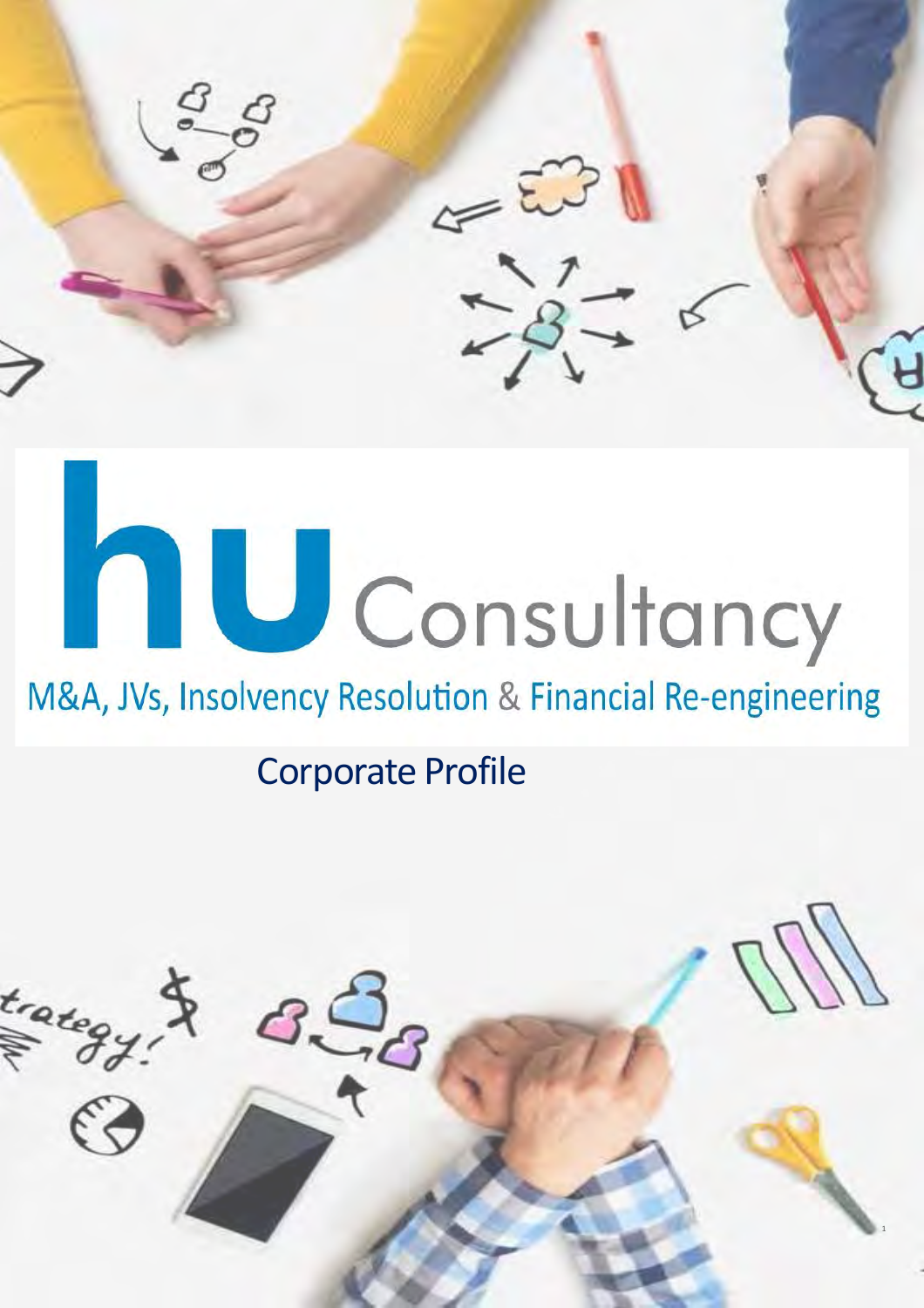## OUR VALUES

We believe in taking away the pain of contacting varied consultants from the clients for different decisions involved to carry out Mergers, Demergers, Acquisitions, Insolvency Resolution Services, Corporate Restructuring and Joint Ventures.



Our values show who we are, what we do and how we do it. We strongly believe in living our values, at the centre of which is respect for ourselves and all those with whom we come into contact.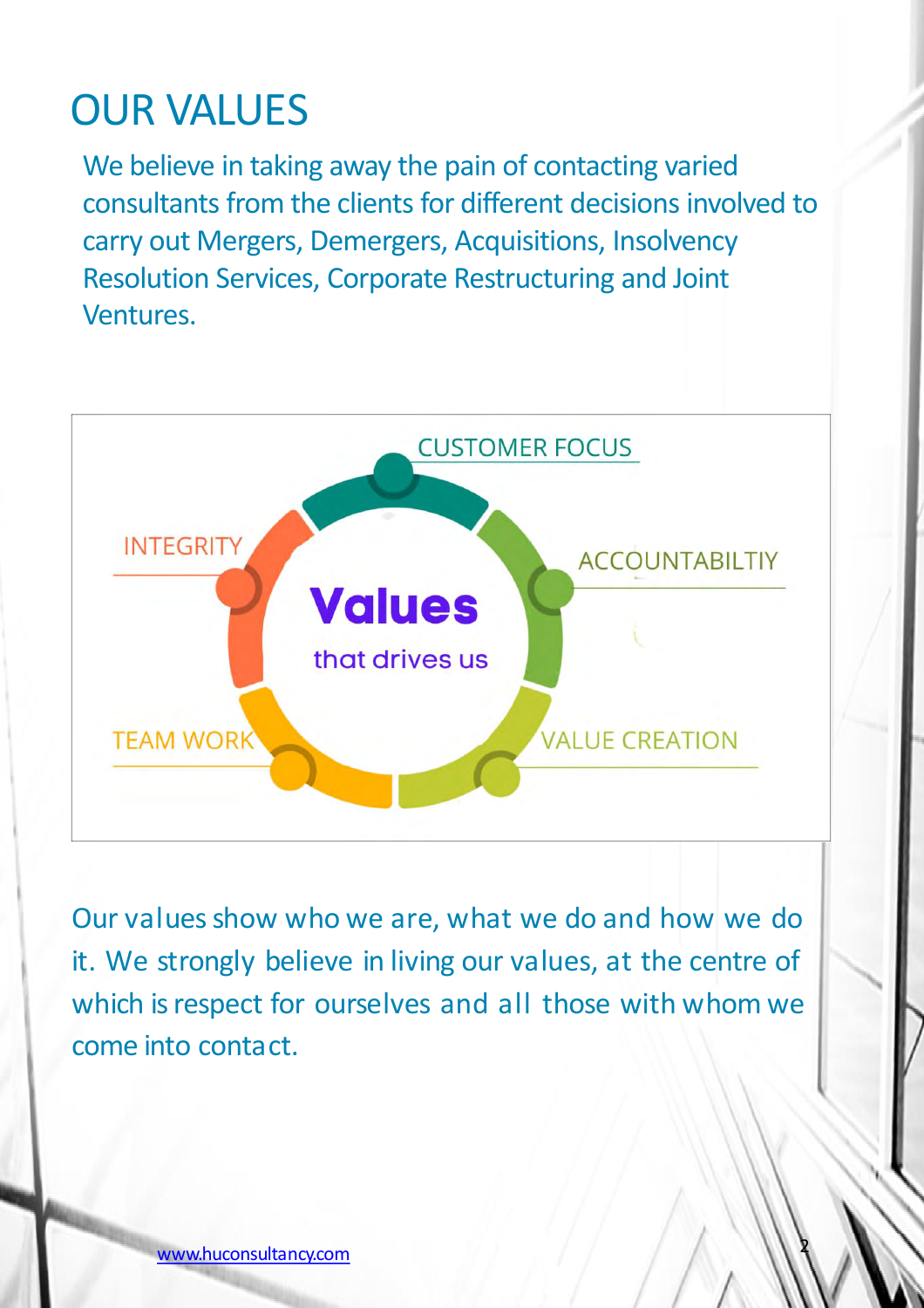## OUR JOURNEY

Founded in 1998, we have a vast and varied experience of executing corporate restructuring assignments. Our core team comprises of Chartered Accountants, Company Secretaries, MBAs and Lawyer who have a unique blend of technical excellence, intellectual vigour, creative flair and practical skills developed from years of experience in this industry and academia.

We have executed 350+ deals till date, out of which 200+ ha ve been concept to completion a ssignments



Industry-Wise Breakup of Deals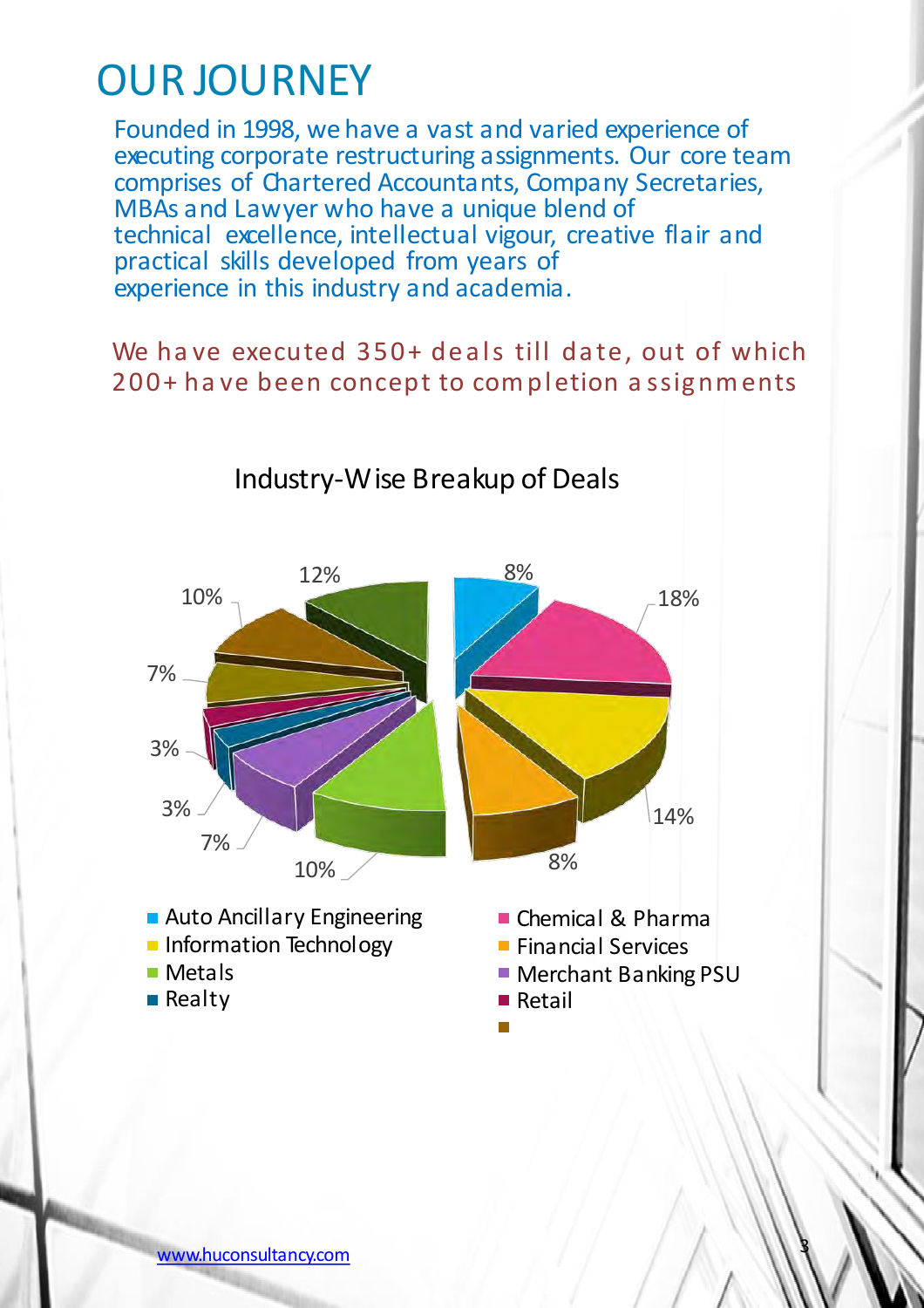## OUR SOLUTIONS

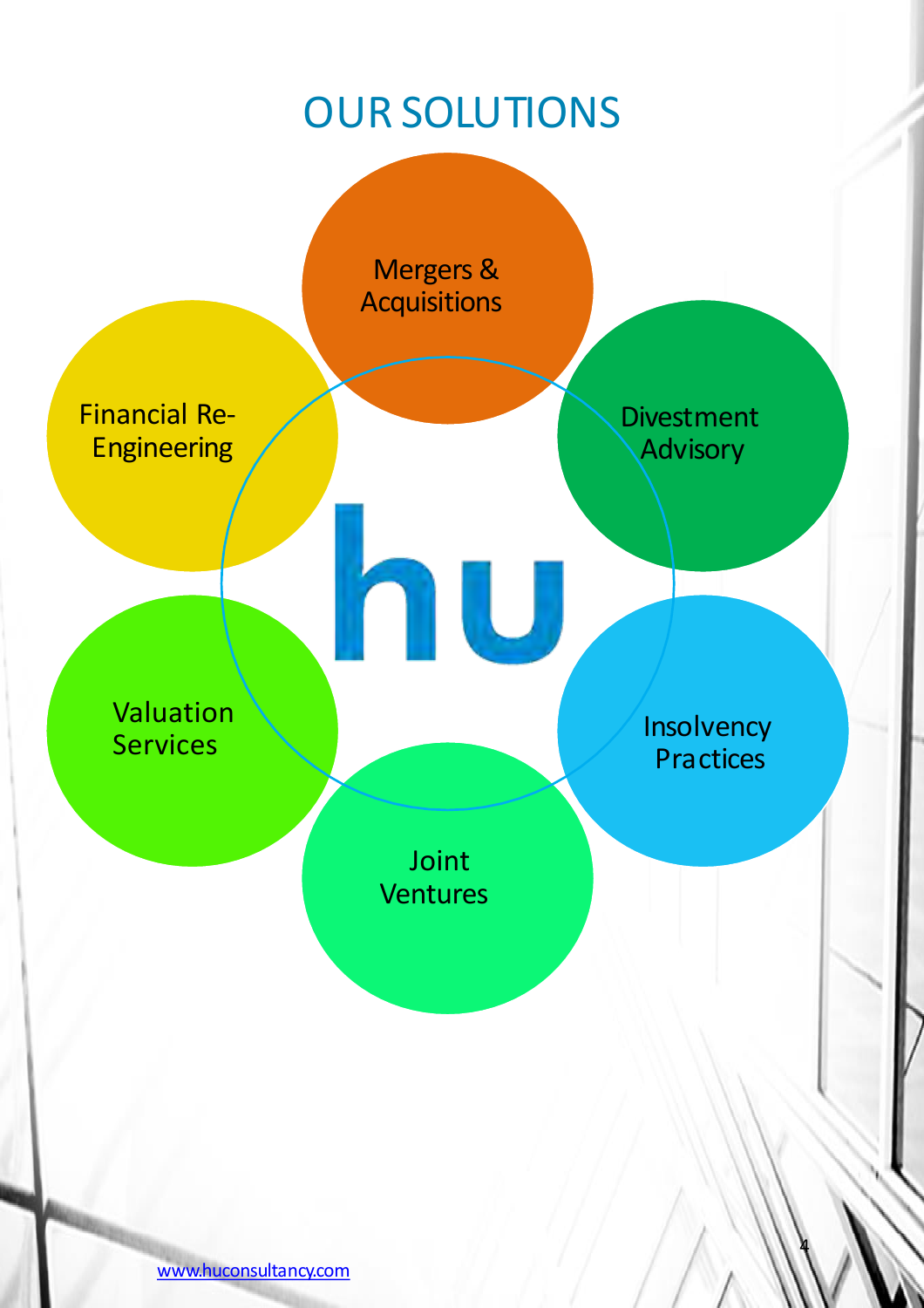<span id="page-4-0"></span>

# MERGERS& ACQUISITONS

### MERGERS/Demergers/Hive-OFF

We at HU Consultancy have a panel of experts to develop a clearly articulated strategy and an M&A plan that reinforces that strategy. We provide concept to completion solutions on a turn-key basis for executing M&A Transactions covering the entire gamut of the transaction, be it structuring, tax, finance or regulatory.



## ACQUISITIONS

Acquisitions have become an essential and integral part of corporate strategy and will gain more significance as competition intensifies and companies move up the growth curve. HU Consultancy has built strong credentials in the market and our expertise has ensured successful execution of over 300 transactions across a wide spectrum of sectors.

Our Solutions

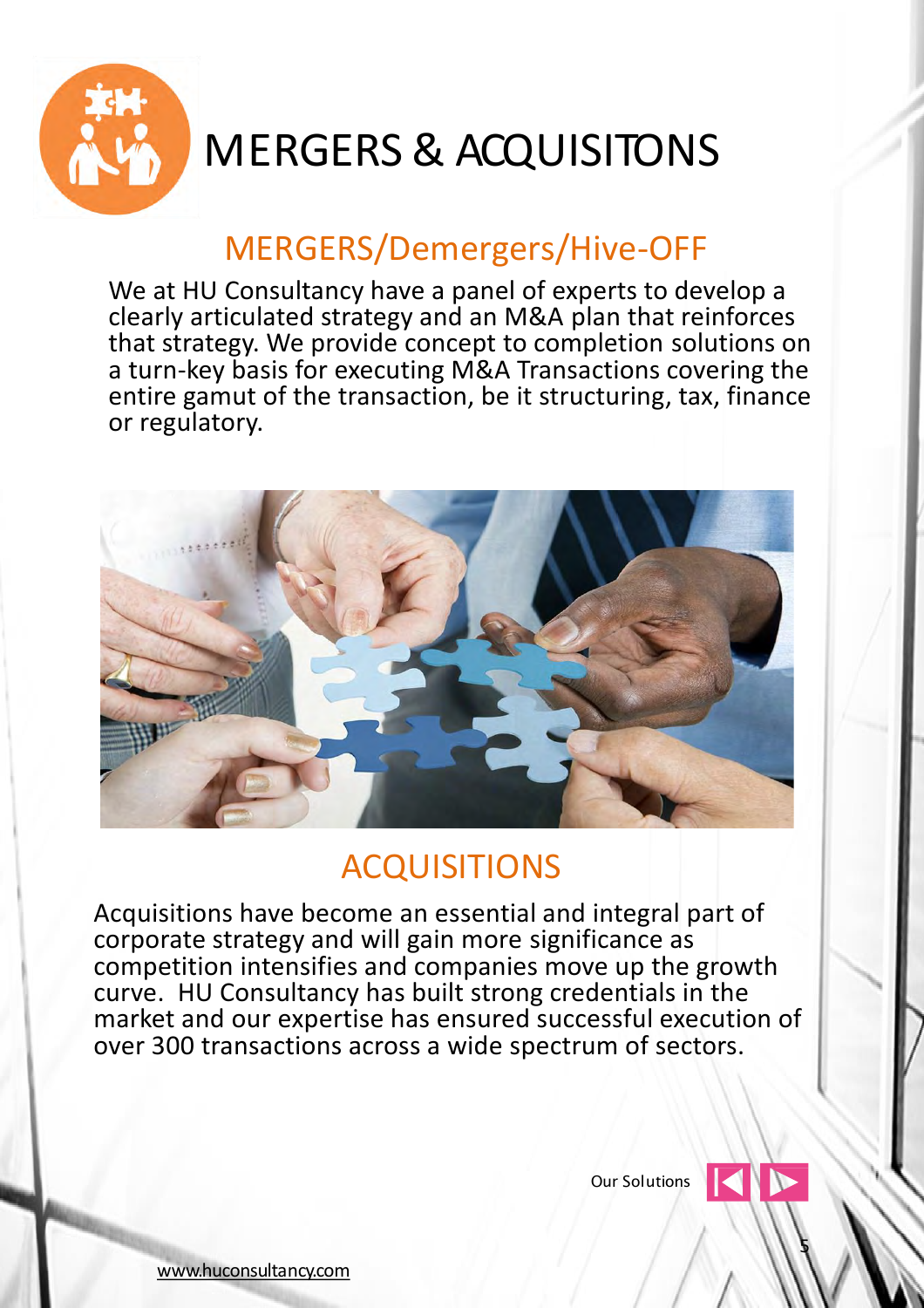<span id="page-5-0"></span>

Carrying out a business is often more complex than acquiring one and selling a carve-out business requires a greater level of planning, effort and resources.



HU Consultancy has extensive experience in divestment and sale of businesses. We provide complete support to our clients to ensure that value of the seller is maximized while risks and disruption to each stage of the divestment process.

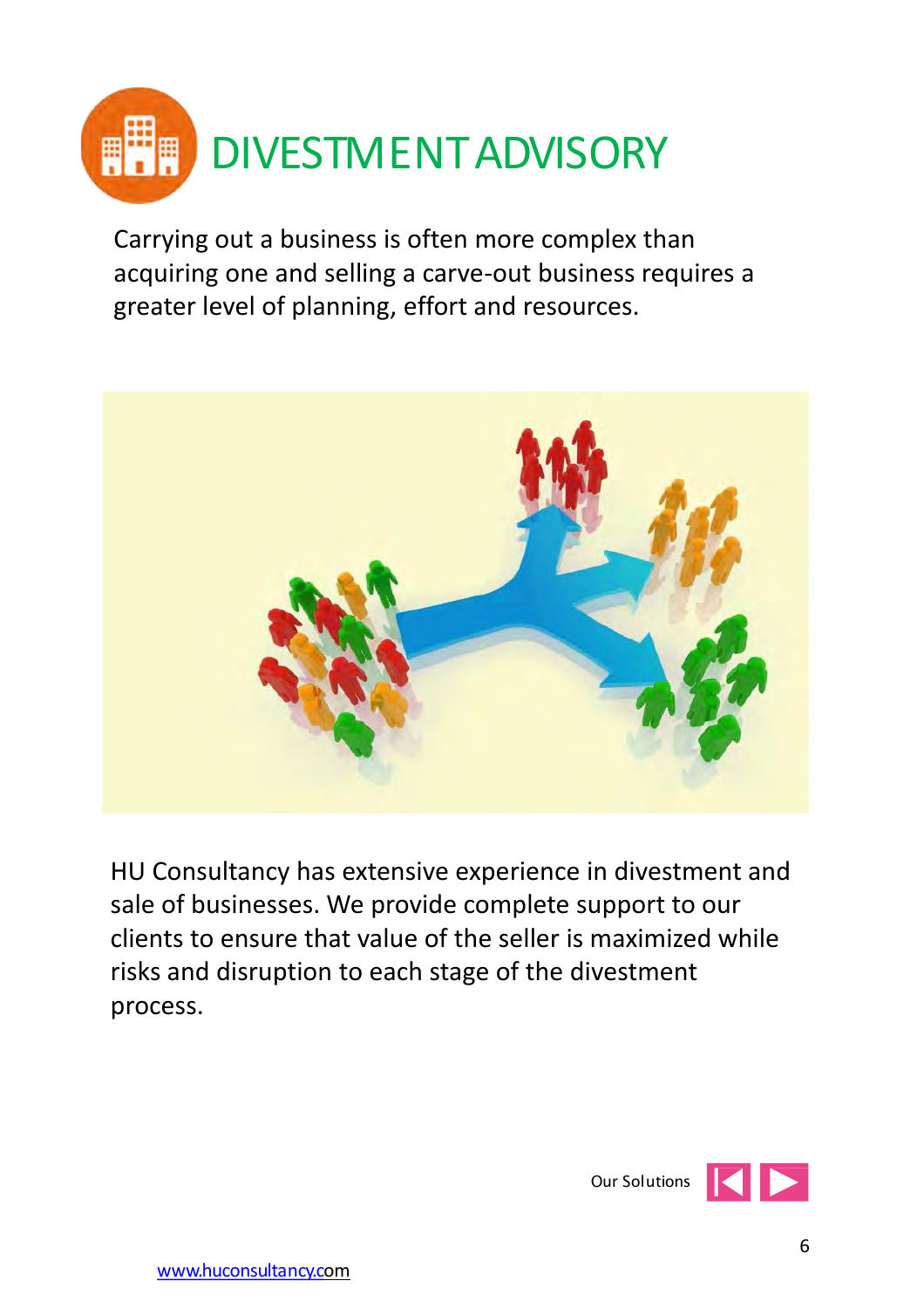<span id="page-6-0"></span>

Under the guidance of our Chairman (Registered Insolvency Professional), we at HU assist in execution of the Assignments under Insolvency and Bankruptcy Code, 2016



We are empanelled with various banks and ARCs as Insolvency Professional. Armed with internal team of Professionals(CAs, CS and Lawyers) and a robust network of valuers and business experts through our experience of handling more than 300 assignments in M&A, Joint Ventures and Deal Advisory we can offer services from start to end in the Insolvency Resolution Process.

Our Solutions

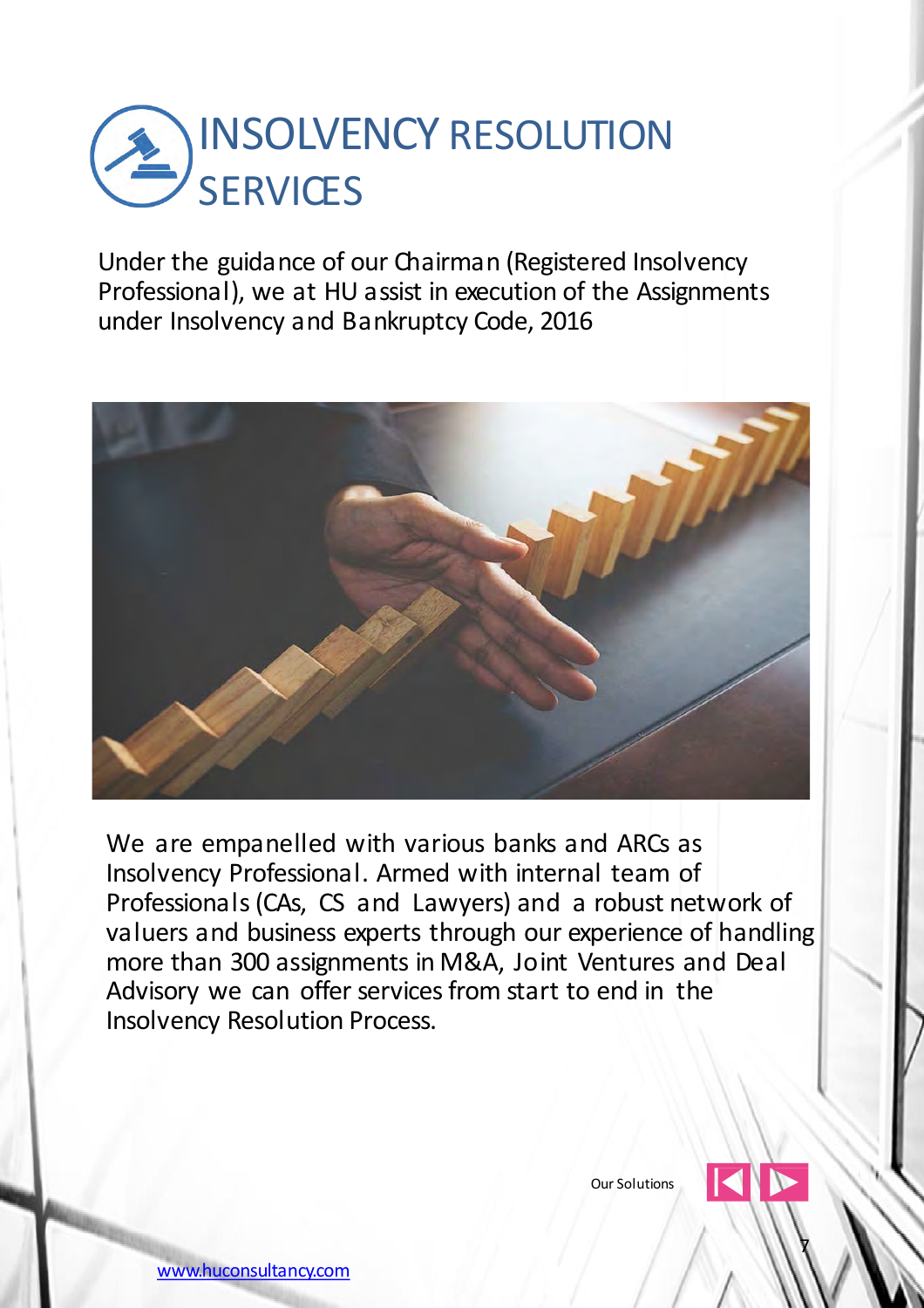<span id="page-7-0"></span>

The depth and breadth of our experience in corporate alliances [helps organization to capitalize new market which would enable](#page-8-0)  home-grown organisations to participate Global/India's economic development without difficulties



- Strategy
- Finding the Partners
- Valuation
- Agreements: Negotiation, Drafting & Finalisation
- Advising Joint Venture
- Exit Strategy

Our Solutions

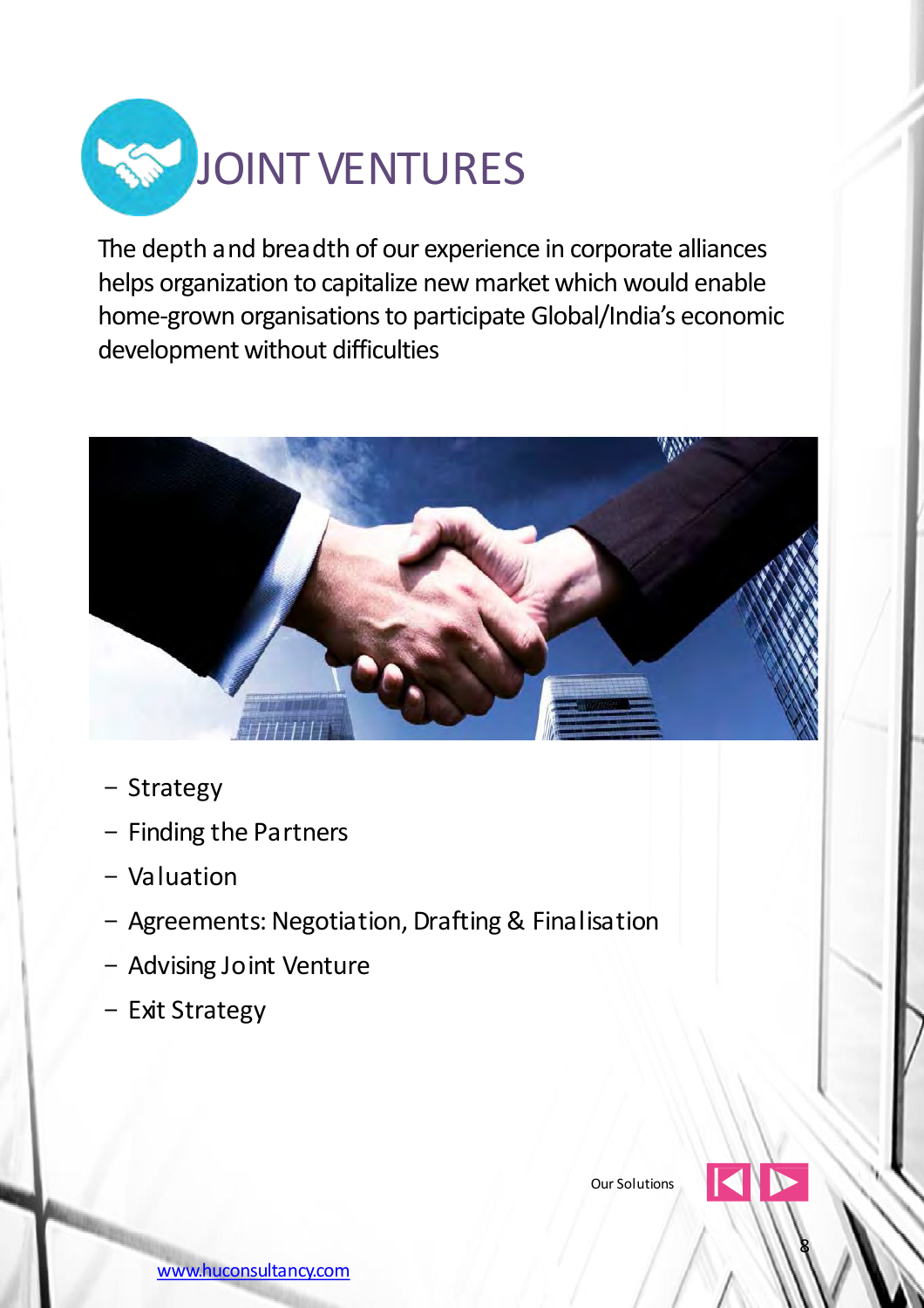<span id="page-8-0"></span>

Valuation has become an essential & integral part for any Corporate Entity as it moves up the growth curve. Business needs valuation services not only for the compliances under various laws and accounting standards but as part of its growth strategy.



Apart from the Valuation required to do in any corporate restructuring we also provide Valuation services in case of –

- Issuance of Financial instruments for compliances under Income Tax Act, RoC, SEBI, FEMA etc.
- Financial Reporting purposes.
- Internal Assessment (including family succession, buying & selling of businesses, Pre-IPO etc.)
- Portfolio valuation for VC/PE/AIF funds
- Intangibles like brand, trademark, Intellectual property, etc

Our Solutions

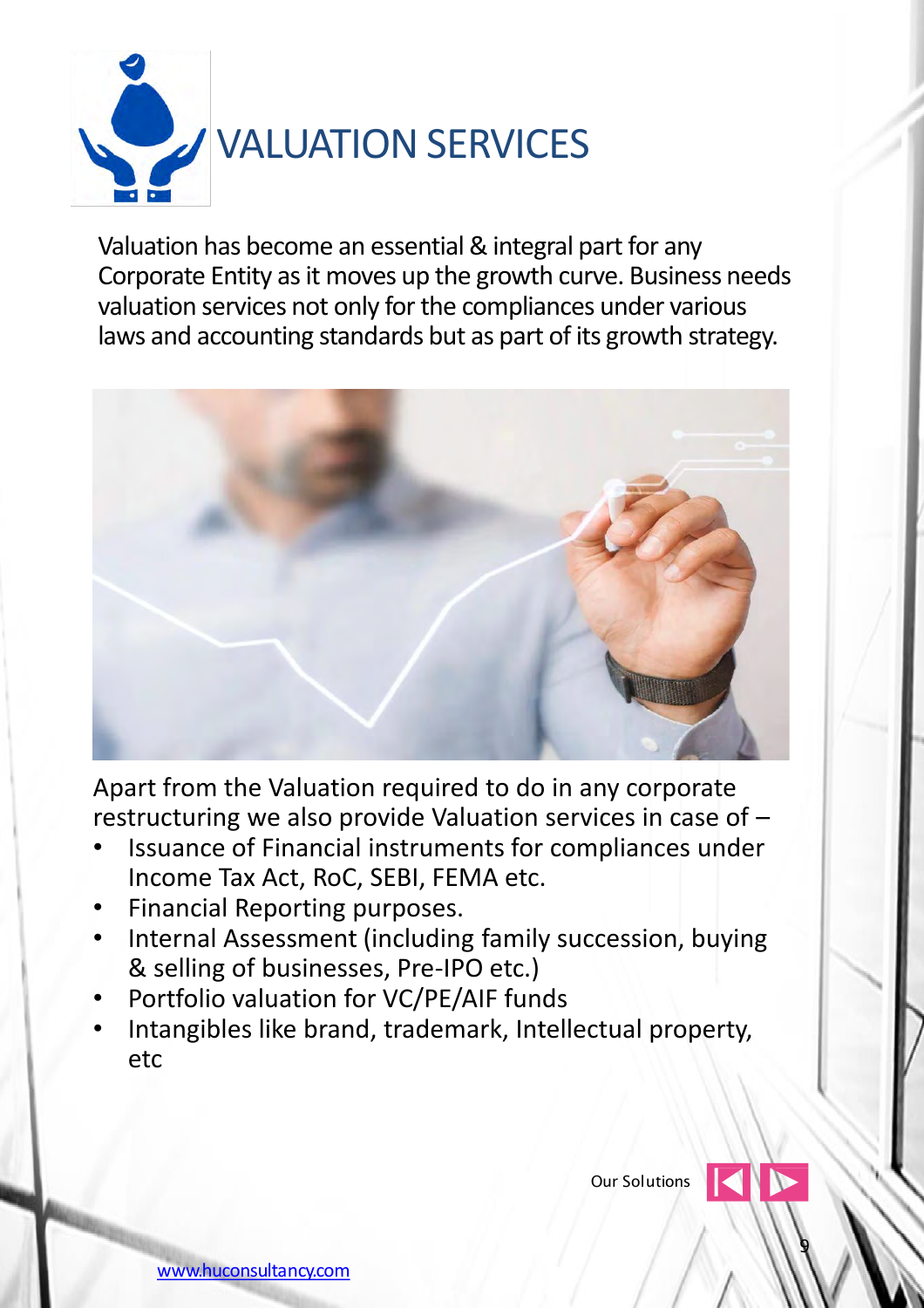<span id="page-9-0"></span>

## FINANCIAL RE-ENGINEERING

Our experience in development of innovative financial process, innovative securities and creative solutions to corporate financial problems ensure fulfilment of expectations of all stakeholders.



- Re-Organisation of Capital
- Debt Restructuring
- Improving ROCE
- Appropriate Structure including Conversion into LLP
- Tax & Legal Advisory

Our Solutions

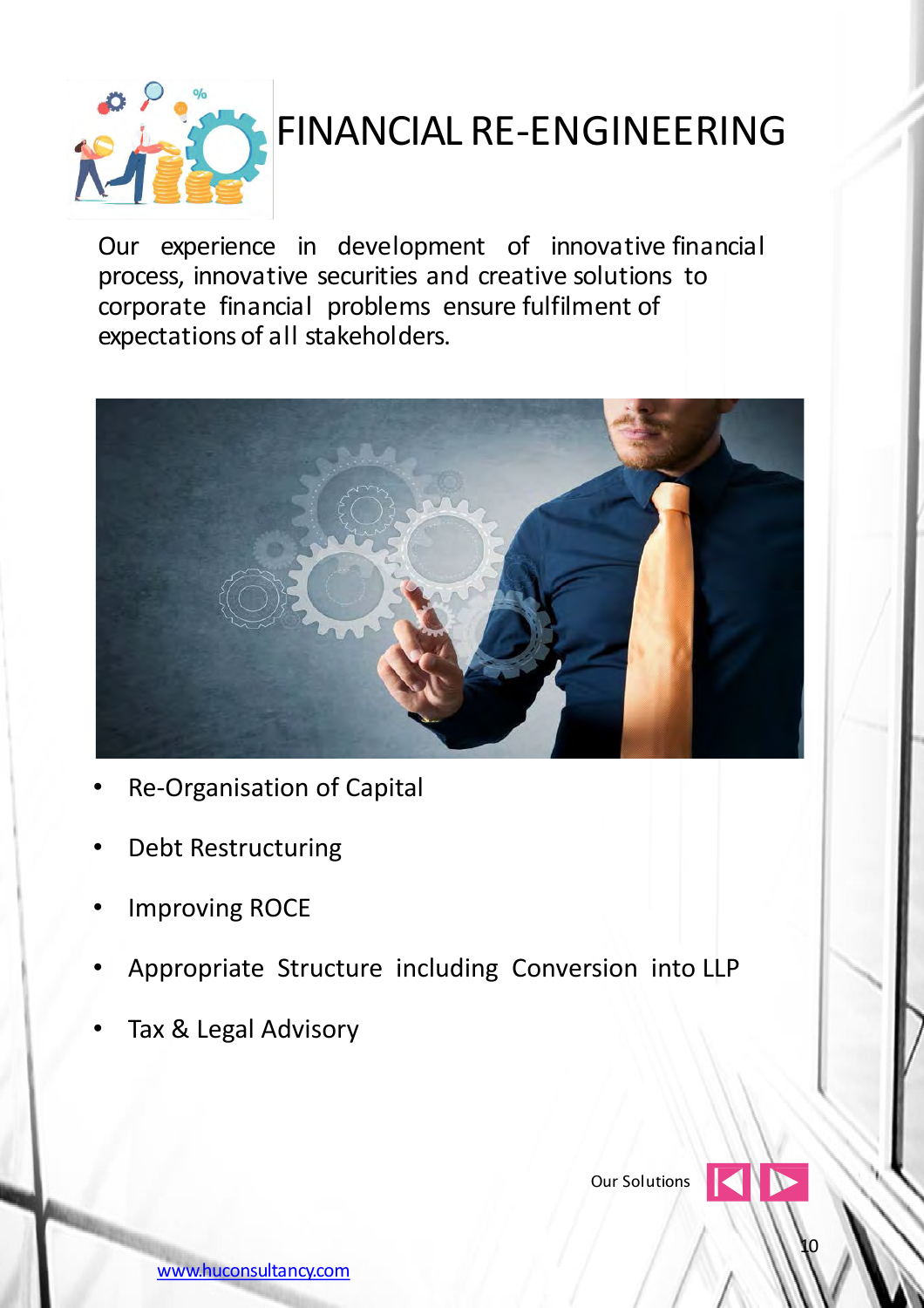

#### Segregation and expansion through acquisition of listed Company (Forging industry)

- Strategy and future growth expansion prospects in a most taxand cost efficient manner
- Making the corporate structure suitable for carrying out acquisitions
- Draftingand filingof composite scheme of arrangement in the NCLT
- Execution of Share Purchase Agreement , Due Diligence, Negotiation and open offer process



#### Consolidation of various businessinto listed Company (Food Industry)

- Making the corporate structure for immediate expansion with ready infrastructure
- Strategy and future growth expansion prospects in a most taxand cost efficient manner
- Drafting and filing of scheme of arrangement in the NCLT
- Complete support for getting approval from NCLT and various Regulatory Authorities

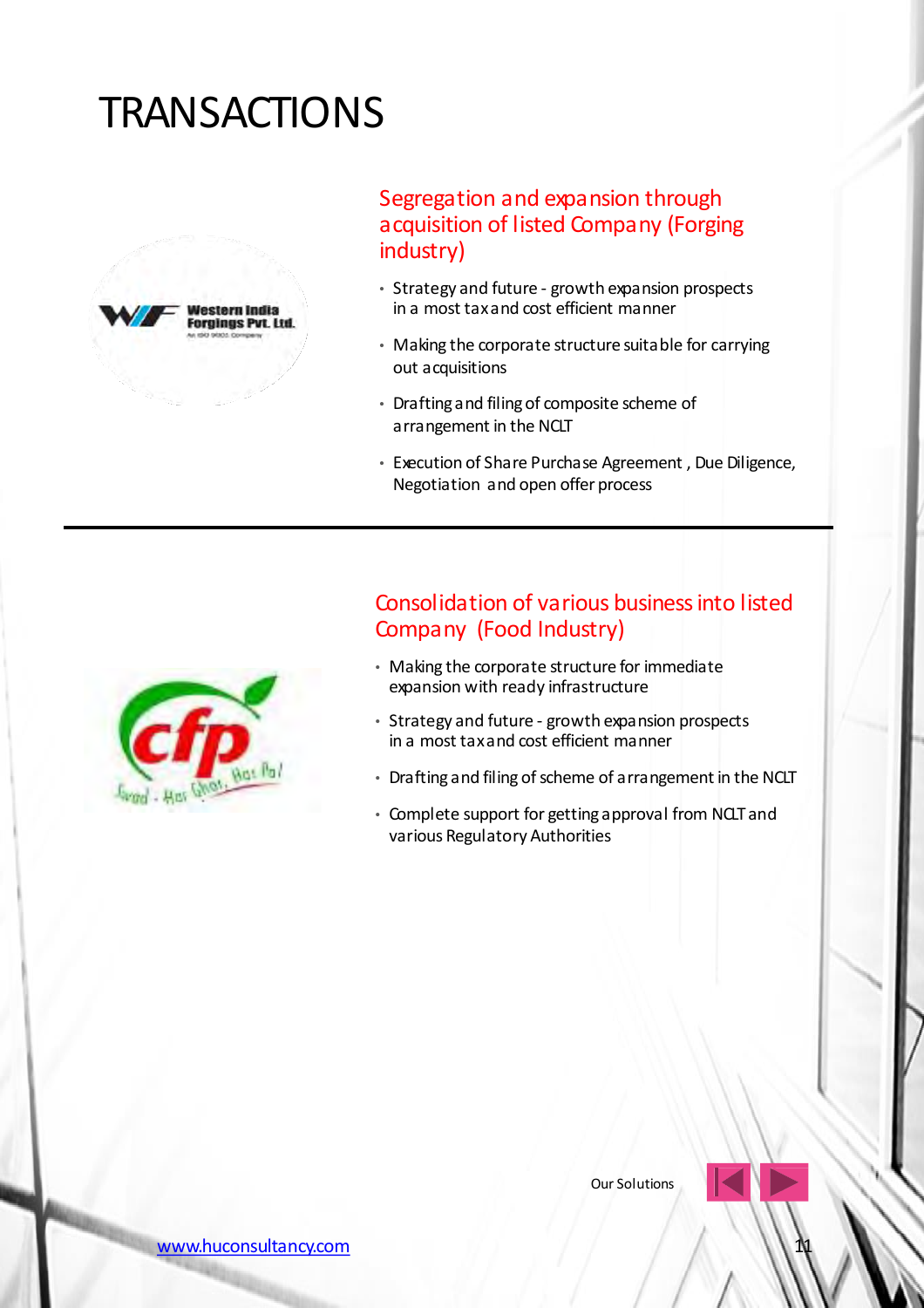

#### Segregating business and collapsing holding company Structure (Oil Engines and Compressor)

- Formulatinga strategy for restructuring considering the management objectives
- Advising on the optimal structuring of the transaction from the point of view of all direct and indirect taxes, Corporate and Securities Laws
- Draft the Scheme of arrangement
- Complete support for gettingapproval from Bombay High Court (now NCLT) and various Regulatory Authoritiesincluding Stock Exchanges
- Post transaction compliances



#### Separation of Growth Oriented businessfrom traditional business(Food Industry)

- Separation of growing business from the traditional business in a most tax and cost efficient manner
- Making the corporate structure with specific management focus and suitable attracting strategic or financial investors
- Drafting and filing of composite scheme of arrangement in the NCLT
- Complete support for getting approval from NCLT and various Regulatory Authorities

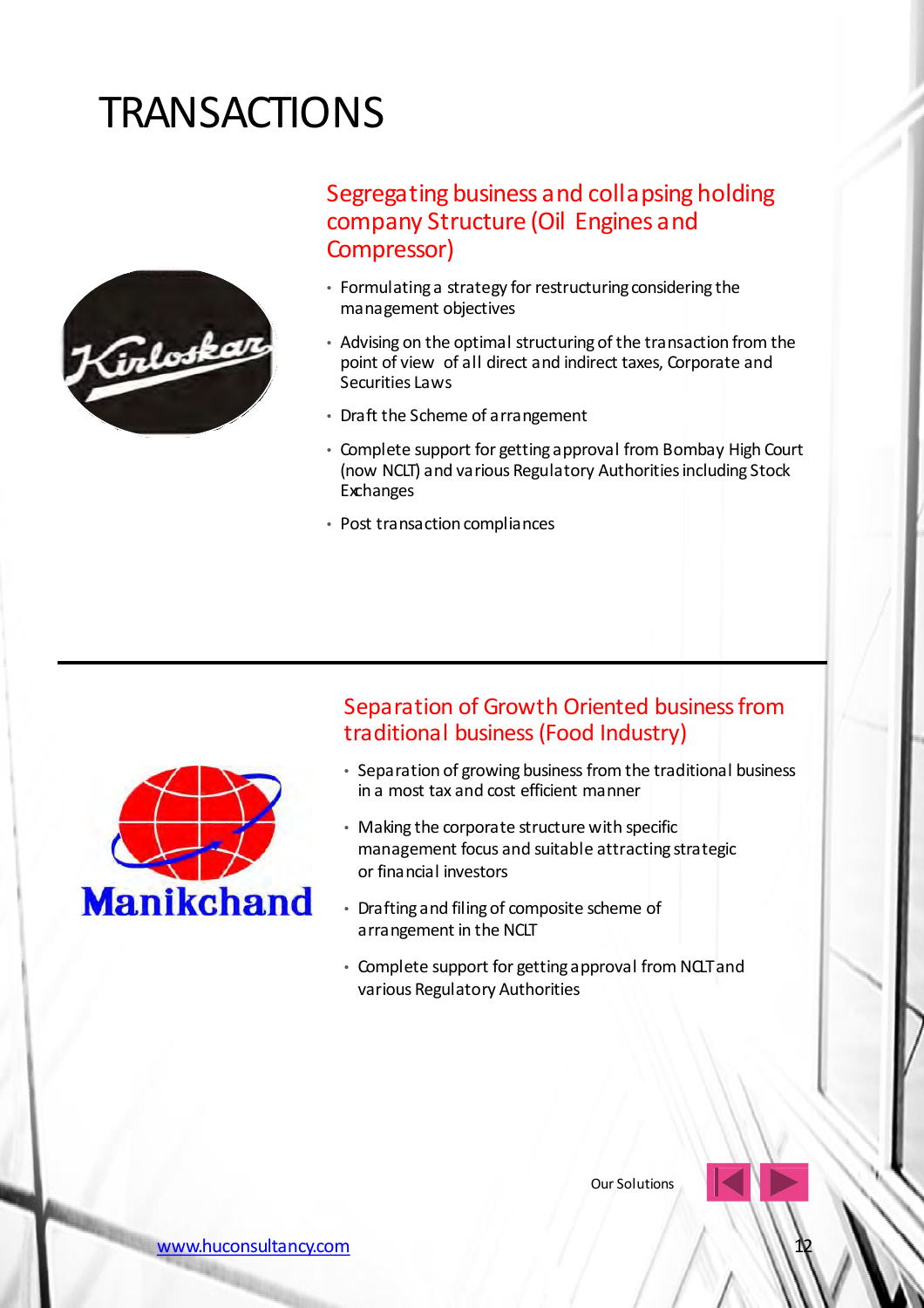

#### Auto Ancillary – Foundry & Wheel

- Two divisions Foundry & Wheels managed by two promoter group - one Indian and other Foreign Collaborator(FC). Both wanted to separate in a manner that they control majority stake in respective division managed by them. After evaluating several options Demerger was selected.
	- Listing of the resulting co.
- Share swap among promoters through Scheme without attracting stringent provisions of SEBI Takeover Code
- Management of Indian regulatory requirementsfor J apanese promotor as Chairman



Advising ENAM one of the largest Investment Banker and IPO distributor in India-- Structuring the deal & Valuation

- Optimisation of Transaction Cost
- Assistance in preparation of deal documents
- Regulatory Approvalsincluding SEBI& RBI.
- Post Transaction Compliances.

Our Solutions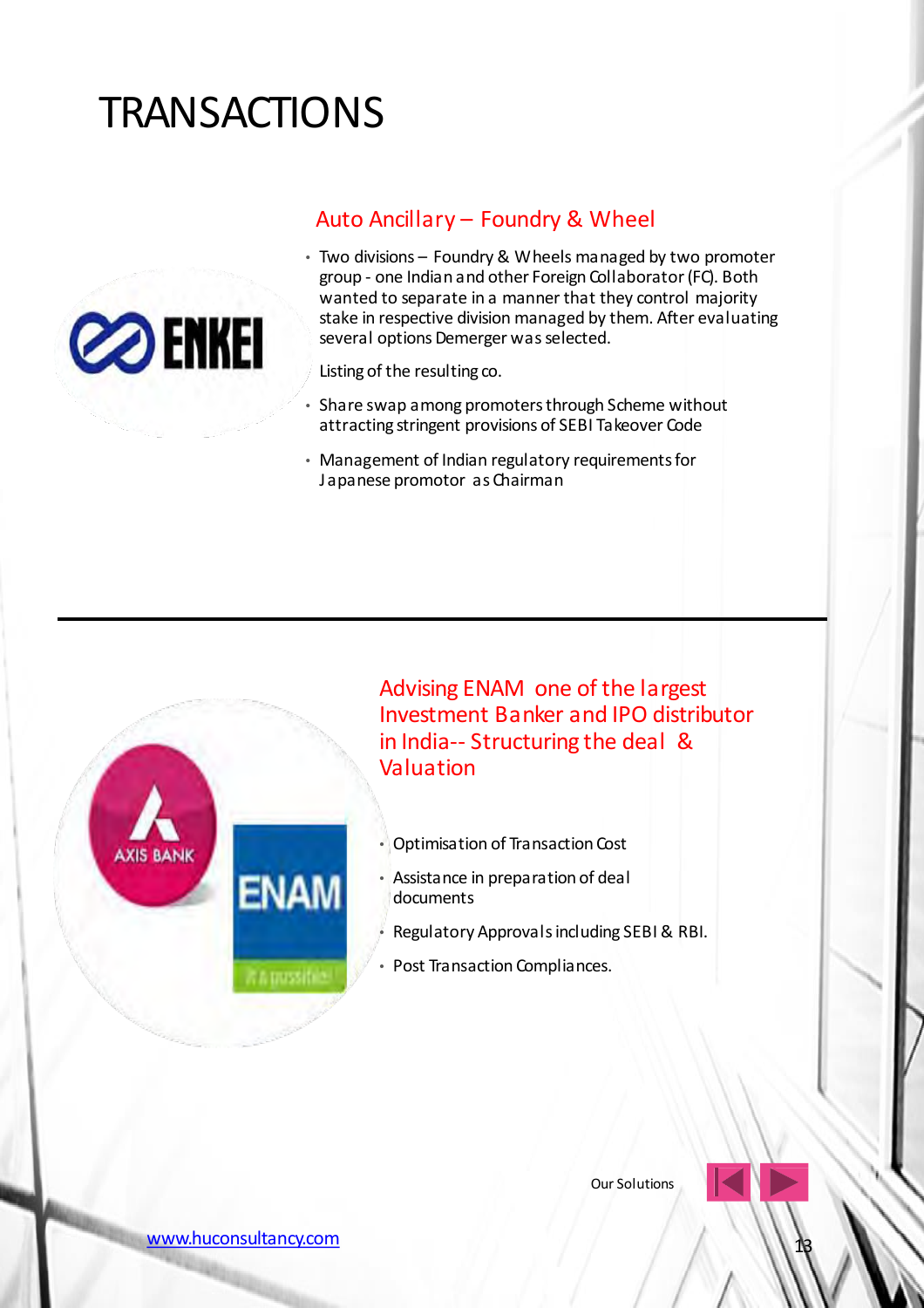

#### Oil Engines businessready for Listing

- Consolidation of various similar businesses relating to Oil Engines and machining spread out in two group companies based on strategy and future growth prospects in a most taxand cost efficient manner
- Makingthe corporate structure suitable ready for IPO(Initial Public Offering)
- Draftingand filing of composite scheme of arrangement in the High **Court**
- Complete support for gettingapproval from Bombay High Court (now NCLT) and various Regulatory Authorities
- Conversion of other promoters company into LLP

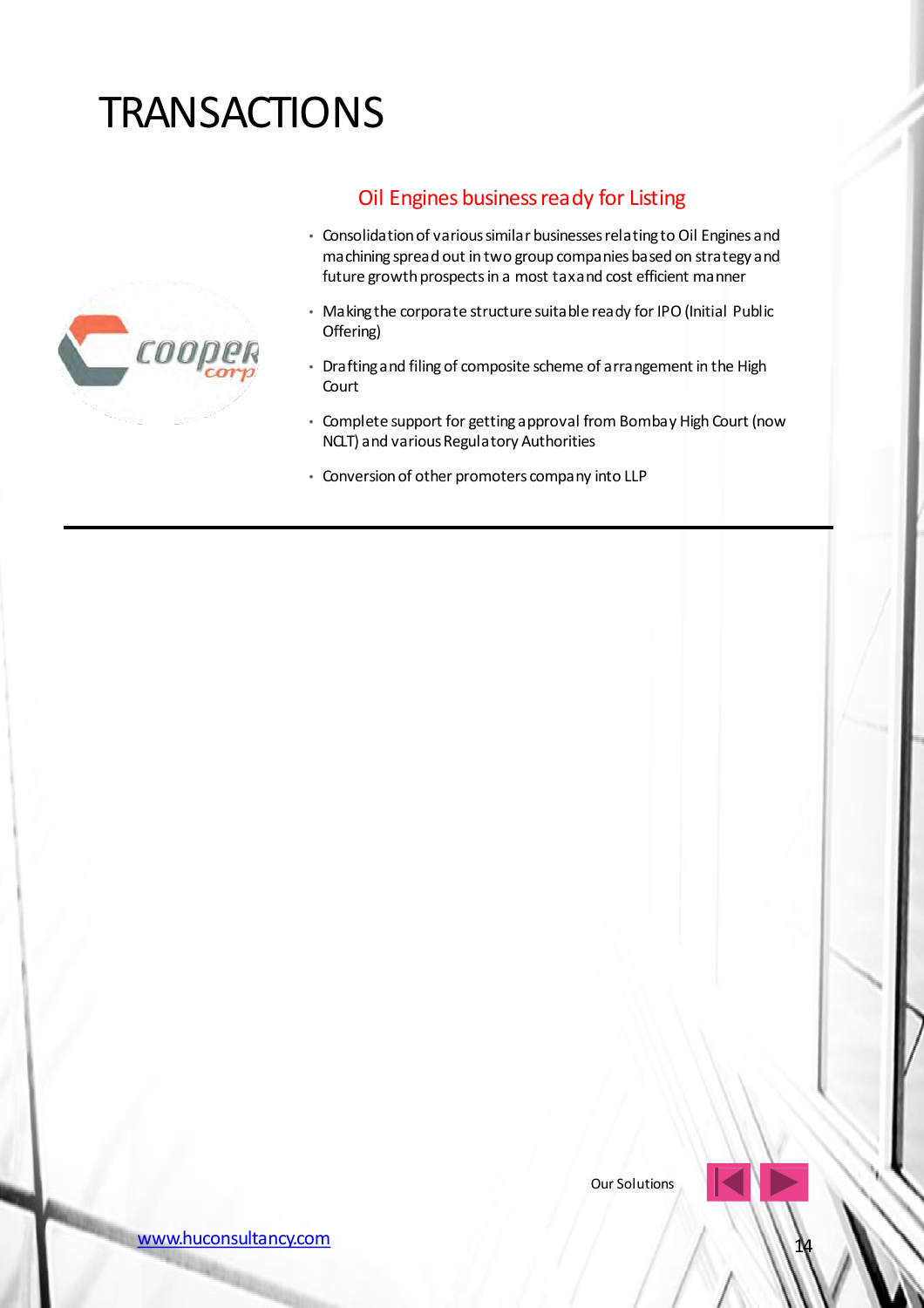# OUR ESTEEMED CLIENTS (partiallist)





A brand of the Wilo Group